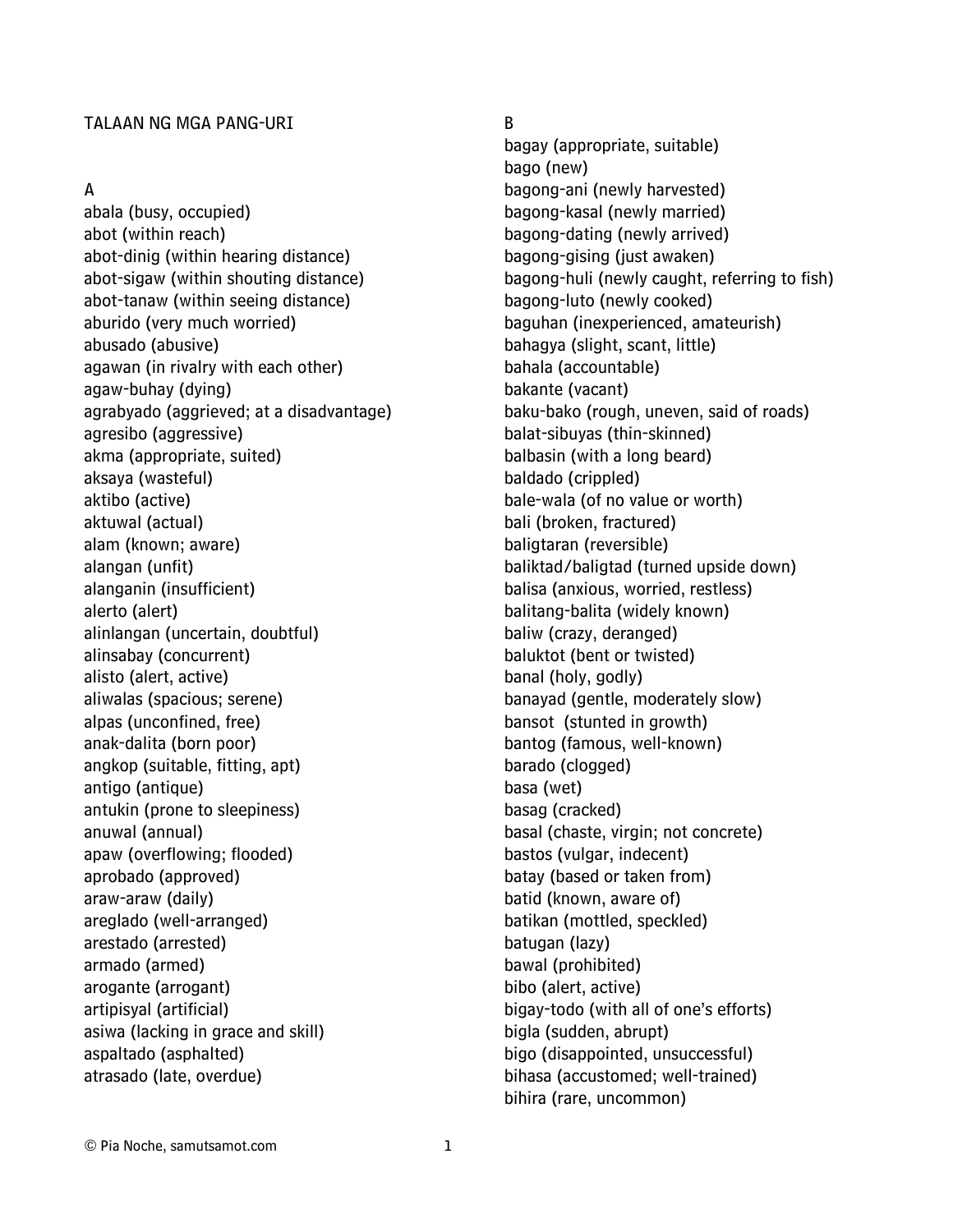bilad (exposed under the sun) bilang (counted) bilasa (putrid, spoiled, said of fish) bilog (round) bingi (deaf) bitin (awkwardly low) biyak (split or cut in halves) buhay (alive, living) bukas (open, not closed) bukod (apart, aside) bukod-tangi (exceptional) bulagaw (grey-eyed, blue-eyed) bulagsak (lavish, extravagant; wasteful) bulok (rotten, decayed) bundat (full from eating too much, satiated) bungi (with or having a missing tooth or teeth) buntis (pregnant) buo (whole) busog (full; satisfied with food) butas (with or having a hole)

### D

daig (surpassed, excelled) dakila (great, distinguished) dala (brought, delivered) dalisay (pure) dalita (poor, destitute) dalubhasa (well-trained) dalus-dalos (in a hurry) damak (open-handed) dapat (proper, right) darating (coming, forthcoming) dati (former, previous) dayupay (emaciated) delikado (risky) delingkuwente (delinquent) deretso (direct, straight) desidido (decided, determined) desperado (desperate) desente (decent) detalyado (detailed) determinado (determined, resolved) dilat (with eyes open, awake; educated) dilaw (with or having yellow color)

dinaglat (abbreviated, shortened) dinig (audible) direkta (direct) doble-kara (double-faced, deceitful) dominante (dominant; domineering) drastiko (drastic) duguan/dugu-duguan (bloody) duguin (prone to bleeding) dukha (poor, needy) duling (cross-eyed) durog (crushed into pieces) durug-durog (crushed, pulverized) duwag (coward)

# E

ebangheliko (evangelical) ebaporada (evaporated) edukado/edukada (educated; well-bred) edukasyonal (educational) egalitaryo (egalitarian) ehekutibo (executive) ekidistante (equidistant) ekilatero (equilateral) eklektiko (eclectic) eklesyastiko (ecclesiastic) ekonomiko (economic) eksagonal (hexagonal) eksaherado (exaggerated) eksakto (exact) eksaminado (examined) ekslamatoryo (exclamatory) eksklusibo (exclusive) eksperto (with or having great skill, expert) eksplosibo (explosive) ekspres (quick, fast) ekstra (extra, additional) ekumeniko (ecumenical) ekwatoryal (equatorial) elastiko (elastic) elegante (elegant) elektrikal (electrical) elektriko (electric) elementarya (elementary) eliptiko (elliptical)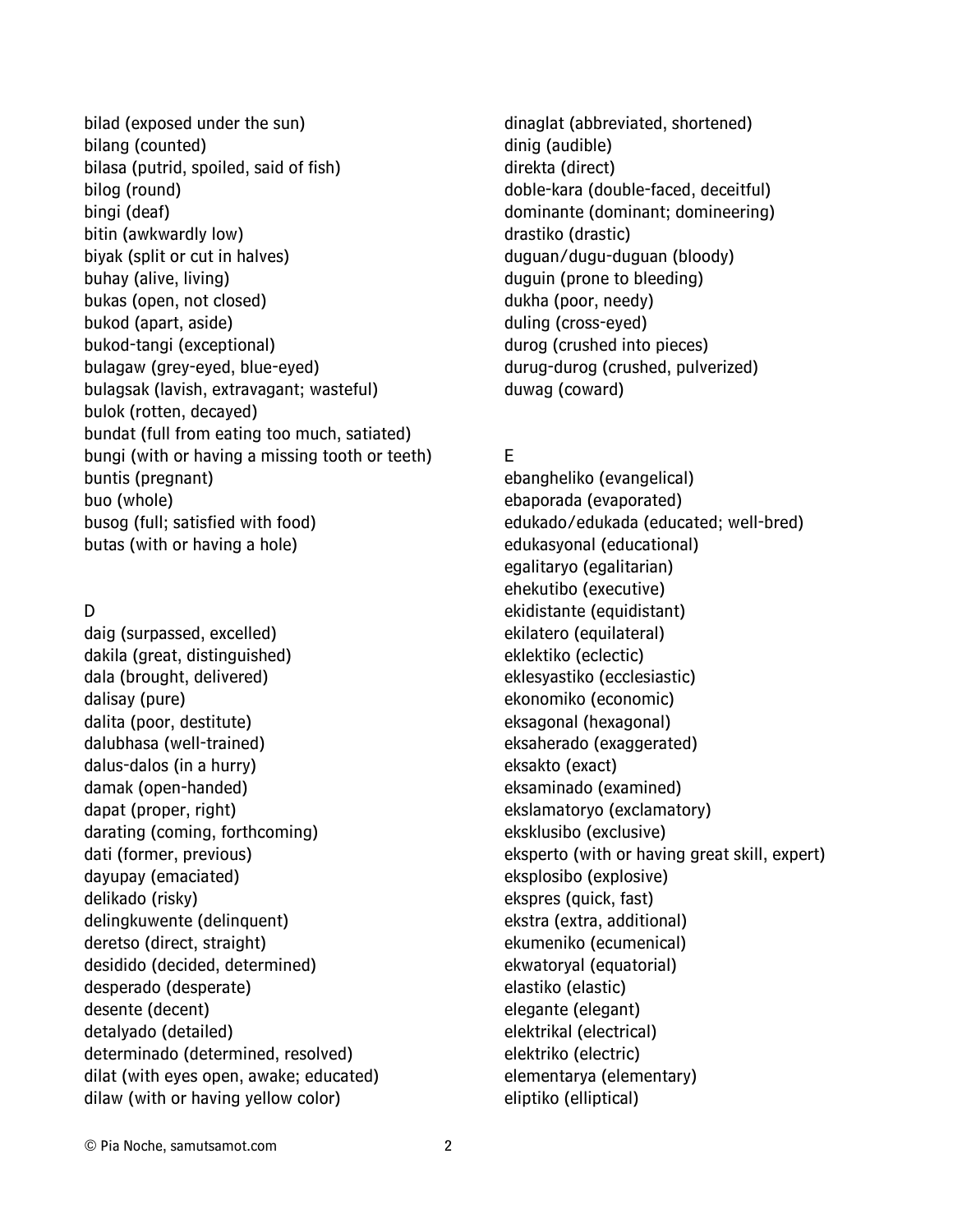embalsamado (embalmed) emosyonal (emotional) engrande (grandiose) ensayado (practiced) epektibo (effective) espesipiko (specific) espesyal (special) espirituwal (spiritual) estatiko (static) estopado (stewed)

#### G

gabundok (huge; as large as a mountain) gahol (late; under time pressure) galit (angry) gamit (used; secondhand) ganado (enthusiastic) ganap (full, perfect, complete) gapok (said of wood made weak by termites) gapos (tied) garantisado (guaranteed) garapal (flagrant, openly shameless) gasgas (worn-out) gastado (worn-out by constant use) gastador (extravagant, wasteful) gawang-kamay (hand-made) giba (demolished, destroyed) giniling (ground, milled) gipit (lacking in space, time or financial means; desperate) gisado (sautéed; stewed) gising (awake) grabe (grave, serious) graduwal (gradual) guhit-kamay (hand-drawn) gulanit (tattered, referring to clothes) gulat (startled; frightened) gulatin (easily startled) gusot (crumpled) gutay-gutay (torn into shreds) gutom (hungry) guwapo (handsome)

#### H

habang-buhay (lifelong) habilog (oval; egg-shaped) hagdan-hagdan (arranged in tiers) halata (noticeable, obvious) halatang-halata (very discernible, very apparent) haling (placed across, transverse) halu-halo (made of different things or kinds) hamak (lowly, insignificant) hambog (boastful, arrogant) handa (prepared, ready) handusay (prostrate, fallen flat on the floor) hangal (stupid, foolish, idiotic) hapay (tilted, inclined; bankrupt) hapo (fatigued) hasa (sharp; well-trained) hati (halved; divided) hawig (similar, like) hibang (delirious, crazy) hidwa (anomalous, mistaken) hikain (asthmatic) hilaw (raw; unripe) hinog (ripe) hiram (borrowed) hirang (appointed; chosen) hirap (poor; very tired) hitik (filled or heavy-laden with fruit) hiwalay (separate) hiyang (compatible, suited) hubad (naked) hubo (bare of clothes from the waist down) hugis-kandila (candle-shaped) hukot (hunchbacked) huli (last, final) hulmado (well-fitted) hulog (fallen down; failed) hungkag (hollow, empty) husto (adequate, sufficient) huwad (imitated; fake)

### I

iba (different) iba-iba (of different kinds or nature) ibang-iba (very different)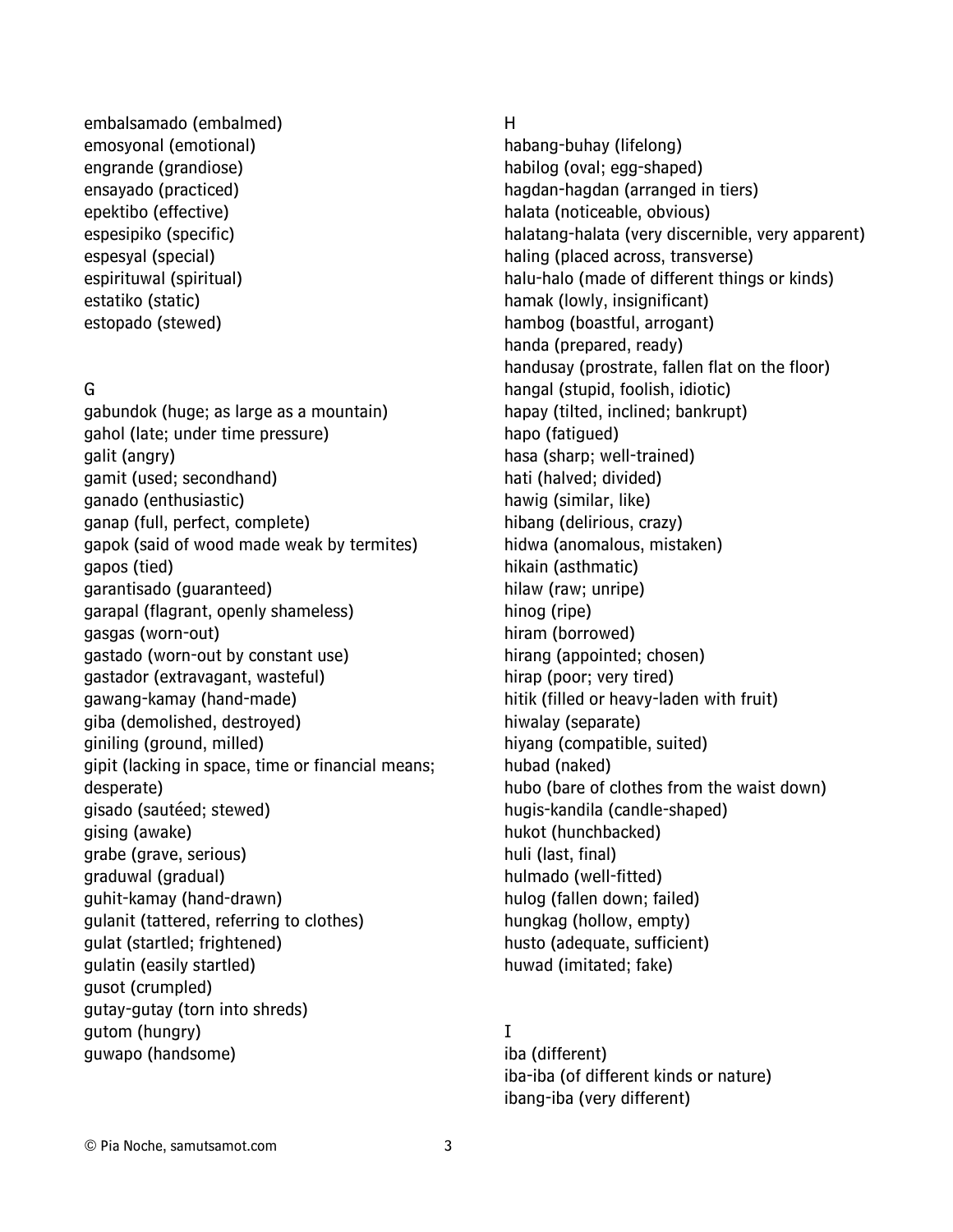ignorante (ignorant) iilan/ilan/ilan-ilan (few) iisa (only one) ilegal (illegal) imbi (mean, vile, wretched) imoral (immoral) imortal (immortal) importante (important) inaantok (sleepy) inihaw (broiled) inip (bored) inosente (innocent) interesado (interested) inutil (useless) istrikto (strict) itim (black, ebony) iyakin (given to crying)

### K

kaakit-akit (attractive) kaawa-awa (pitiful) kaaya-aya (pleasant, delightful) kabado (nervous) kabi-kabila (on or from all sides) kabisado (memorized) kabit-kabit (joined or connected in series) kagalang-galang (respectable) kagaya (similar, alike) kagiliw-giliw (lovely, charming) kagimbal-gimbal (shocking) kagulat-gulat (surprising) kahali-halina (charming, attractive) kahambing (similar; comparable) kahanga-hanga (admirable) kaharap (opposite, facing the front of) kahawig (similar in appearance) kahilera (in line with) kahina-hinala (arousing suspicion) kahiya-hiya (shameful, disgraceful) kahugis (having the same shape) kaila (unknown, kept secret) kaisa-isa (lone, sole) kakaiba (strange, unique, unusual) kakila-kilabot (dreadful, frightful, horrible) kalahati (half) kalait-lait (contemptible) kalakip (attached, enclosed) kalat (widespread, rampant) kalbo (bald) kaliwete (left-handed) kalmado (calm) kaloob (given to someone as a gift) kalugud-lugod (delightful) kalumbay-lumbay (sorrowful, mournful) kalung-kalong (carried or held on the lap wherever one goes) kamukha (having semblance to) kapaki-pakinabang (useful; advantageous) kapani-paniwala (convincing, believable) kapareho (congruent, same) kapiling (close to one's side) kapita-pitagan (decent, respectable) kapos (insufficient, inadequate) kapuna-puna (notable; conspicuous) kapuri-puri (praiseworthy) karagdagan (additional) karampot (of a very small quantity) karaniwan (common, usual) karapat-dapat (worthy, deserving) kasangkot (involved) kasiya/kasya (fit, said of clothes or footwear) kasiya-siya (enjoyable, entertaining) kasundo (in good terms with, congenial) katabi (next to, adjacent) katakam-takam (very delicious, very tasty) kataka-taka (strange, mysterious) katakot-takot (scary, frightful) katamtaman (moderate) katangi-tangi (exceptional) katapat (opposite, facing another) katawa-tawa (funny, comical, laughable) katiting (very little) katumbas (equal in quantity; equivalent) katulad (similar, like) kauna-unahan (very first) kaunti (small amount) kawangis (similar, alike) kawawa (pitiful) kilala (known, famous)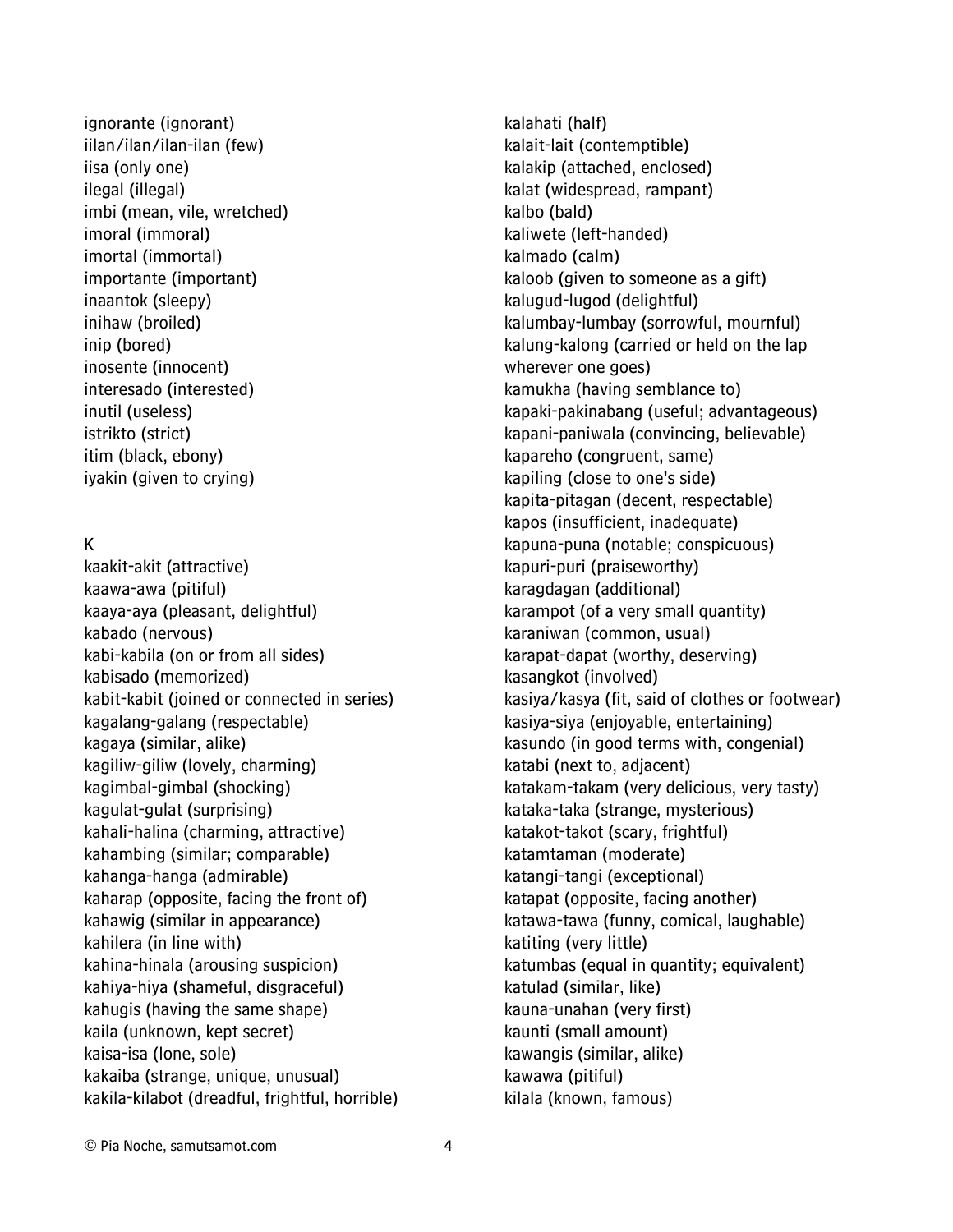kimi (timid, bashful) kinakabahan (nervous) kita (in sight, evident) kitang-kita (seen clearly, in full view) kongkreto (concrete) koniko (conical) kubli (hidden, out of sight) kulang (inadequate, incomplete) kulimlim (cloudy, overcast) kulong (imprisoned) kulot (curly, wavy) kumbidado (invited) kumpleto/kompleto (complete) kupas (faded, washed-out, discolored) kusa (voluntary, intentional) kuwadrado (square)

### L

laan (reserved or intended for) labag (unlawgul, illegal) labis (excessive) labis-labis (very excessive, much more than enough) ladlad (unfolded, spread out) lagalag (well-travelled; nomadic) laganap (widespread) laglag (fallen, referring to fruits, leaves, etc.) lagot (disconnected, cut) lagpak (fallen, as fruits from a tree; having failing grades) lagpas (having gone beyond a certain point or place) lagusan (pierced, open through and through) lahat (all, entirely) lahat-lahat (absolutely all, totally) laki-sa-layaw (spoiled, pampered while still young) lamog (softened, bruised by handling) lanta (withered) lantad (in full view, exposed) lantay (pure, unalloyed) laon (old, antique) laos (overripe; obsolete) lapad (broad and flat)

lapastangan (disrespectful, irreverent) lapat (properly closed, as a door or window; well-fitted) lasing (drunk) laya (freed, emancipated; pampered) layas (fond of travelling or aimless wandering) laylay (drooping, hanging loose or weakly) liberal (generous; broad-minded) liblib (secluded, unfrequented, remote) libre (obtained for free) libu-libo (thousands upon thousands) ligalig (troubled, perturbed) ligaw (wild, stray; uncultivated, referring to plants) ligid (surrounded) ligtas (safe) lihim (secret) lihis (turned aside from a course, deviated) likas (innate, inherent, natural) likha (created, invented) liku-liko (serpentine; winding, as in a road) lila (of pale purple color) lilo (treacherous, unfaithful) limitado (limited) linang (tilled, cultivated; well-developed) lingguhan (weekly) lingid (secret, unknown) lingu-linggo (weekly) lipas (obsolete; no longer valid) listo (clever or alert) litaw (visible; well-known) literal (literal) lito (confused, puzzled) lubog (flooded, covered with water; sunken) lubos (absolute, full, complete) lubusan (complete, absolute) lukot (rumpled) luku-luko (foolish, slightly demented) lula (dizzy) luma (old) lumpo (invalid, crippled, maimed) luntian (greenish) lupaypay (extremely weak due to exhaustion) lupig (overpowered, subjugated) luray (mangled, mutilated)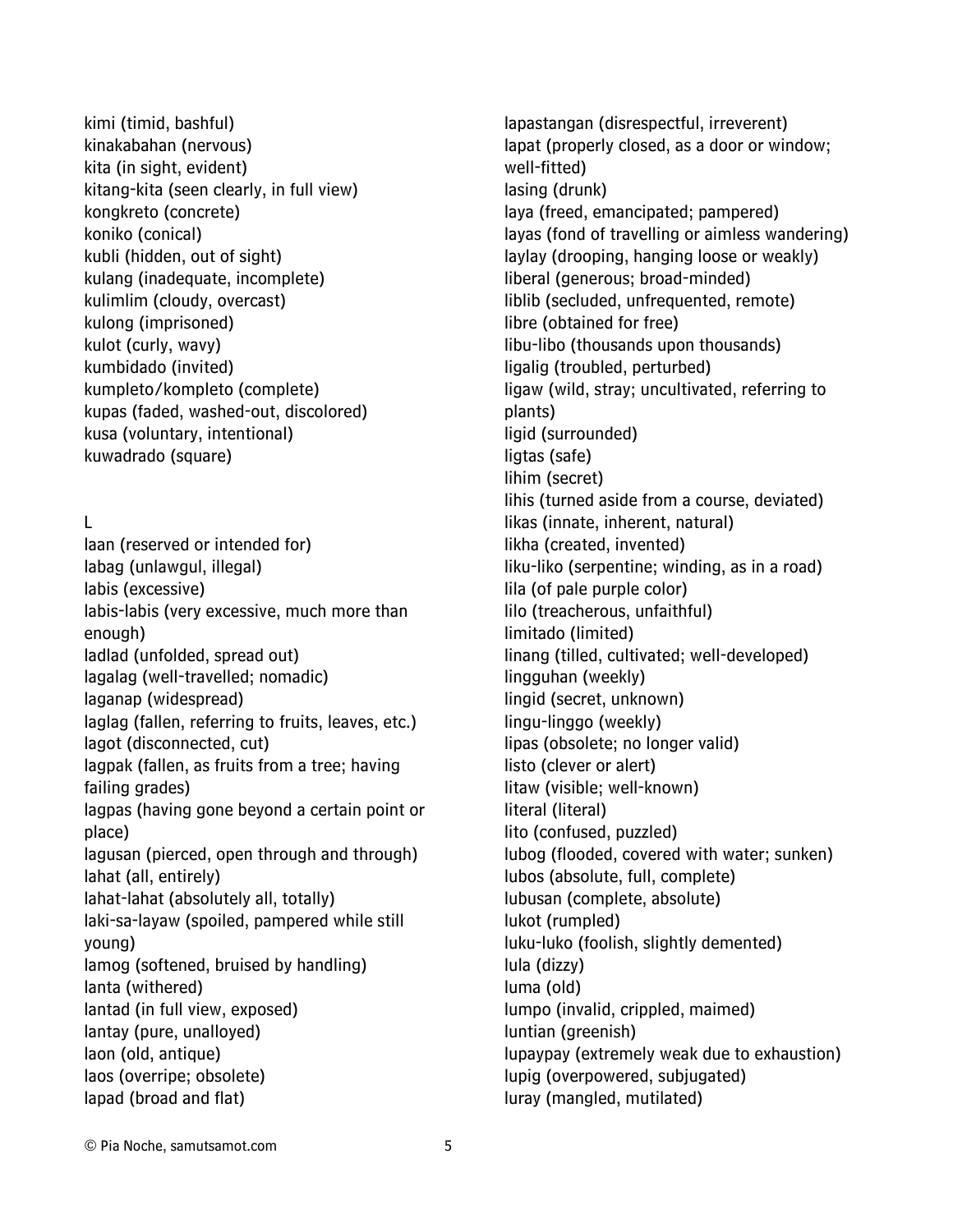lutang (afloat) lutas (finished, solved) luto (cooked) lutong-makaw (rigged)

#### M

maaari (possible) maaga (early) maagap (prompt, punctual) maalab (fiery; earnest) maalalahanin (thoughtful, considerate) maalat (salty) maalikabok (dusty) maalingasaw (smelly, stinky) maalinsangan (hot and humid) maaliwalas (bright, spacious, well-ventilated; clear, said of the sky) maalwan (easy; comfortable) maamo (meek; tame, docile) maasahan (dependable) maawain (merciful, compassionate) maanghang (spicy) maapoy (fiery) maaraw (sunny) maasikaso (attentive, mindful) maasim (sour) maawain (merciful) maayos (neat and orderly) mababa (low) mababang-loob (humble) mababaw (shallow, superficial) mabaho (foul-smelling) mabagal (slow) mabagsik (savage, harsh, stern) mabagyo (stormy) mabait (kind, good) mabalahibo (furry; feathery) mabalasik (fierce, savage; stern) mabangis (wild, feral) mabango (fragrant) mabigat (heavy) mabili (easily sold; fast-selling) mabilis (fast) mabilog (round; chubby)

mabini (modest; gentle) mabisa (effective) mabuhok (hairy) mabulaklak (with many flowers; flowery) mabunga (fruitful) mabusisi (fastidious) mabuti (good; fine) mabuway (unstable, shaky; unbalanced) madalang (infrequent, rare) madalas (often) madaldal (chatty, fond of idle talk) madali (easy, quick) madamo (grassy) madasalin (prayerful, devout) madaya (fond of cheating, deceitful; unfair) madilaw (yellowish) madilim (dark) madugo (bloody) madulas (slippery) madumi/marumi (dirty) madungis (filthy, grubby) madunong (talented, intelligent; cunning) maga (swollen, inflamed) magaan (light) magalang (respectful) magaling (excellent; effective) magalitin (irritable; easily made angry) magana (zestful, enthusiastic; having a good appetite) maganda (beautiful) magara (elegant, fancy) magaslaw (coarse or rough in manners; indecent) magaspang (rough in texture) magastos (costly, expensive) maginaw (cold, said of the weather) maginhawa (convenient, comfortable; well-off) maginoo (honorable, gallant) mag-isa (alone) magiting (heroic, valiant; patriotic) magkamukha (identical or similar in appearance) magkatimbang (having the same weight) magulang (mature, said of fruits; old and mature; deceptive)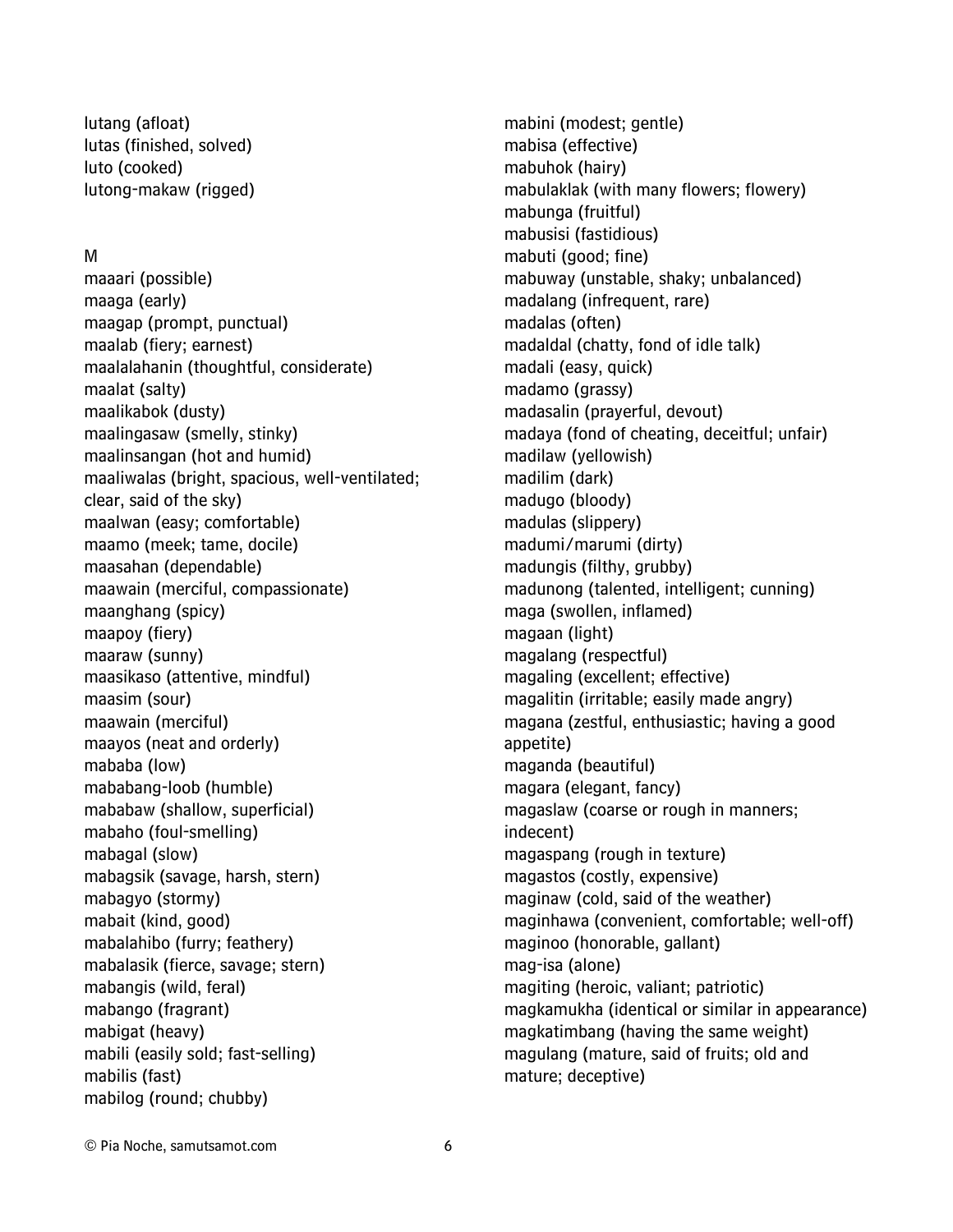magulo (disorderly, complicated; causing trouble) mahaba (long) mahabagin (compassionate, merciful) mahal (expensive) mahalaga (valuable, precious) mahalimuyak (fragrant) mahalumigmig (humid; damp, moist) mahamog (wet or damp with dew) mahangin (windy) mahapdi (very sore or painful) maharlika (royal, noble) mahigpit (strict, stringent) mahilig (inclined, fond of) mahimbing (deep or sound asleep) mahina (weak) mahinahon (calm, said of speech or manner) mahinhin (modest; decent in behavior) mahirap (poor; difficult) mahiwaga (mysterious, miraculous) mahiyain (shy) mahusay (efficient, competent) maigi (good, fine) maigsi (short, concise) maikli (short, brief) mailap (elusive; untamed) maimpluwensiya (influential) mainam (favourable, good, fine) maindayog (rythmic) maingat (cautious) maingay (noisy) mainggitin (prone to be envious) mainit (hot) mainit-init (lukewarm) maitim (dark-colored) makabago (stylish, modern; recent) makabayan (nationalistic) makabubuti (advantageous; beneficial) makabuluhan (meaningful, significant) maka-Diyos (pious; godly) makaluma (old fashioned, conservative) makamandag (poisonous, venomous) makamkam (selfish, rapacious) makamundo (earthly, worldly, temporal) makapal (thick)

makapangyarihan (powerful) makasalanan (sinful, immoral) makasarili (selfish, egoistic) makasaysayan (historical) makatao (humane) makatarungan (just, fair, lawful, righteous) makatas (juicy, succulent) makati (itchy) makatwiran (reasonable, rational) makinang (brilliant, luminous) makinis (smooth) makintab (shiny) makipot (narrow; tight or undersized) makirot (painful) makisig (refined, well-groomed) makitid (narrow) makulay (colorful) makulit (continuously stubborn) makunat (ductile) makupad (slow, sluggish) makuwarta (moneyed) malabnaw (diluted) malabo (vague; blurry) malagim (gloomy) malagkit (sticky) malago (fertile; luxuriant in growth) malakas (strong) malaki (big, large) malala (grave, serious; severe) malalim (deep) malaman (fleshy) malambing (affectionate) malambot (soft) malamig (cold, chilly, cool) malandi (flirty) malansa (fishy; having a fishy taste or smell) malapad (wide, broad) malapit (close, near) malapot (thick, viscous) malas (unlucky) malasa (tasty, tasteful) malasado (underdone, rare, said of how something is cooked) malaswa (obscene, lewd, indecent) malat (hoarse; having a rough, husky voice)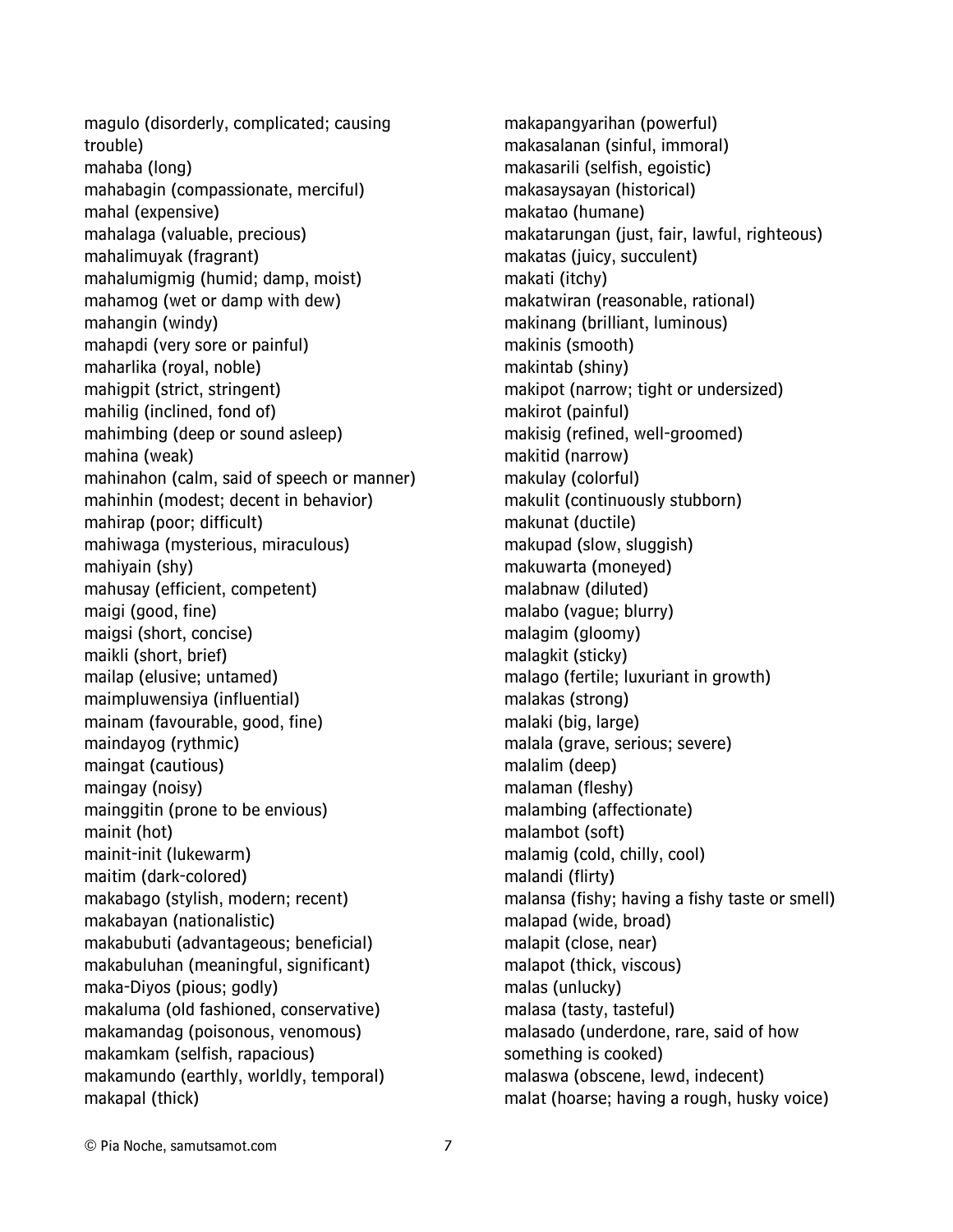malawak (immense, vast) malaya (free, emancipated; independent) malayo (far) mali (wrong, incorrect) maligamgam (lukewarm, tepid) maligaya (festive, merry; happy) malihim (secretive) maliit (small) malikot (naughty, mischievous; restless) maliksi (agile, nimble) malilim (shady) malilimutin (forgetful) malimit (frequent) malinamnam (delicious, tasty) malinaw (clear, not vague) malinis (clean) maliwanag (bright) malubak (uneven; bumpy, said of roads) malubha (serious, severe) malugod (happy, pleased) malumanay (mild, gentle) malumbay (gloomy, depressed) malungkot (sad) malupit (cruel, brutal) malusog (healthy) malutong (brittle, crisp) maluwag (loose, roomy) maluwalhati (glorious) maluwang (spacious) mangmang (ignorant; uneducated) manhid (numb) maningning (brilliant, sparkling) manipis (thin, flimsy) mapagmataas (haughty, arrogant) mapagpakumbaba (humble) mapagtiwala (trustful) mapait (bitter-tasting) mapakla (acrid in taste) mapalad (fortunate) mapaminsala (destructive) mapangahas (daring, recklessly bold) mapanganib (dangerous) mapang-api (abusive) mapanglaw (melancholy, sad) mapangutya (sarcastic, cynical)

mapang-uyam (sarcastic) mapanira (destructive) maparaan (resourceful) mapayapa (peaceful) mapilit (insistent) mapitagan (polite, respectful) mapurol (blunt, dull) maputi (white, light-colored) maputik (muddy) maputla (pale) marahan (soft and slow, gentle) marahas (violent) maralita (poor) maramdamin (emotional, sensitive, vulnerable) marami/madami (many, much) maramot/madamot (stingy) marangal (noble) mariin/madiin (heavily pressed; emphatic) marikit (very pretty) marilag (very beautiful, exquisite) maringal (grand) mariwasa (well-to-do, well-off; prosperous) marunong (intelligent, wise) marupok (fragile; flimsy) masagana (prosperous, plentiful) masakim (selfish, covetous) masakit (painful, hurtful) masaklap (bitter) masaklaw (comprehensive, extensive) masalapi (wealthy, moneyed) masalimuot (complicated; intricate) masalita (talkative, chatty) masama (bad; evil, wicked) masamyo (sweet-smelling; aromatic) masarap (delicious) masaya (happy) masayahin (with or having a cheerful disposition) masebo (greasy) maselan (delicate) masidhi (intense, extreme) masigasig (diligent) masigla (lively, cheery; full of enthusiasm) masikap (diligent, persevering) masikip (crowded; tight)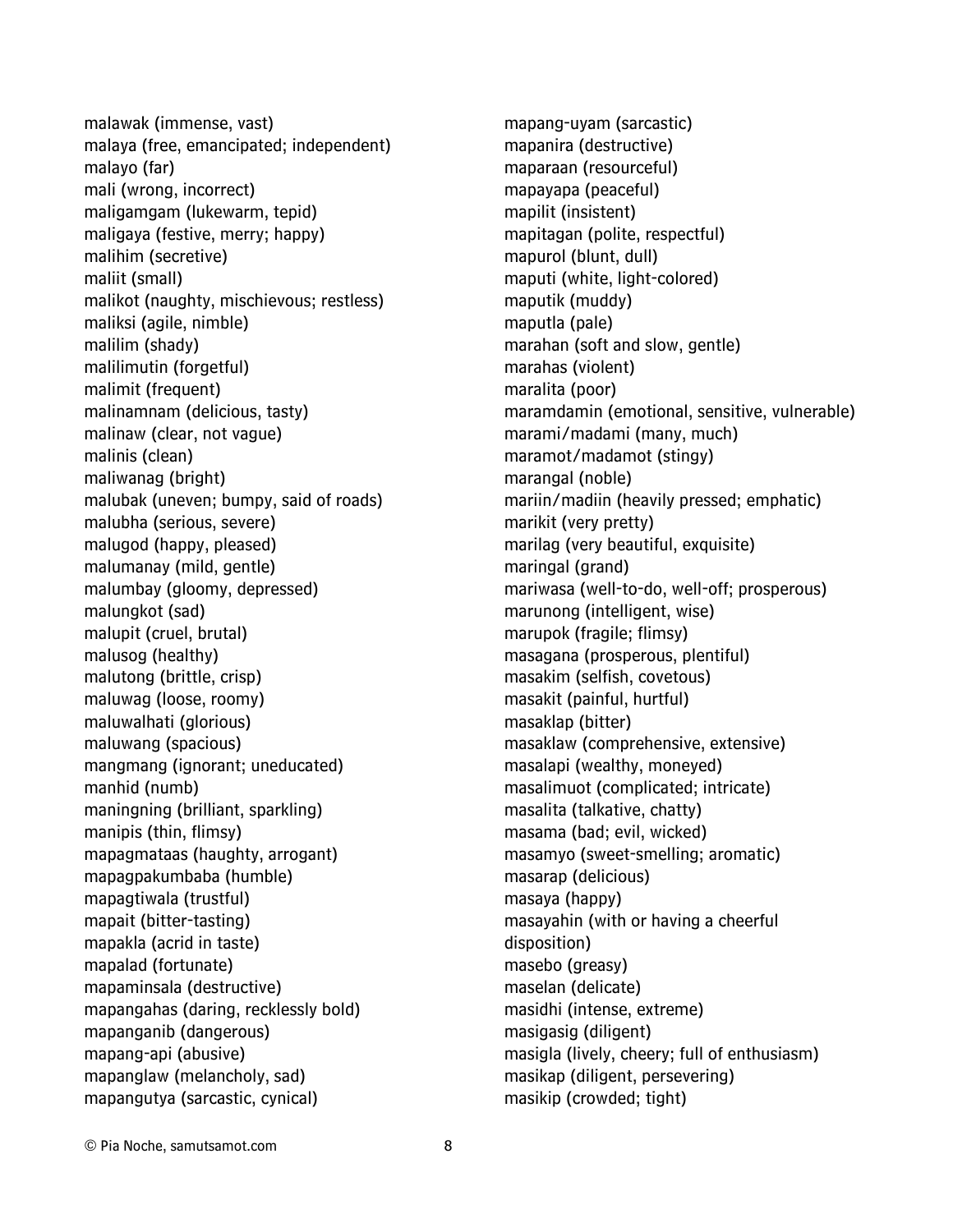masinop (neat and orderly, said of a person) masipag (hardworking, industrious) maskulado (muscular) masungit (unkind, ill-tempered) masunurin (obedient) masusi (thorough, detailed) masustansiya (nutritious) masuwerte (lucky) mataas (high) mataba (fat) matabang (bland, tasteless) matagal (requiring a long time) matagumpay (successful) matakaw (greedy) matalas (keen, sharp) matalik (intimate, close) matalim (sharp, referring to blades) matalinghaga (figurative, metaphorical) matalino (smart, intelligent) matamis (sweet) matamlay (sluggish, dreary) matampuhin (sulky) matanda (old, aged) matangkad (tall) matangos (prominent, referring to a nose) matanong (inquisitive) matao (crowded with people, populous) matapang (brave) matapat (honest, loyal) matarik (steep) matatakutin (easily frightened) matatag (stable, sturdy) matatas (able to speak fluently) matayog (high, towering; lofty) matibay (strong (materially); durable) matigas (solid and compact; hard) matiisin (patiently tolerant of hardship) matimyas (pure and real, said of love or affection) matindi (severe, extreme) matingkad (vivid, brightly-colored) matinik (thorny) matino (mentally healthy; sensible) matipid (economical; frugal, thrifty) matipuno (robust, very strong and healthy)

matiyaga (patient, persevering) matubig (watery) matulin (fast) matulis (sharp) matulungin (helpful) matunog (resonant) matuwid (straight; lawful) maulan (rainy) maulap (cloudy) maunawain (understanding) maunlad (progressive) mausisa (curious, inquisitive) mausok (smoky) mautak (brainy) mauwido (with or having an ear or talent for music) mayabang (boastful, arrogant) mayabong (fertile; verdant) mayaman (rich) may-kasalanan (guilty) maykaya (rich) mayroon (available; in existence) militante (militant) miserable (miserable) misteryoso (mysterious) mistula (pure, true; closely similar or identical) moderno (modern) morena (having dark hair, eyes, and skin) mukto (swollen, said of eyes) mulat (conscious; awake) mumurahin (cheap) munti (small, little) mura (cheap, inexpensive) musmos (naïve, innocent; young) muwal (full or filled with food, referring to the mouth) mayumi (demure, ladylike) N

matiwasay (peaceful, tranquil)

nabal (naval) nagdaan (preceding, past) nag-iisa (alone) nahihiya (ashamed)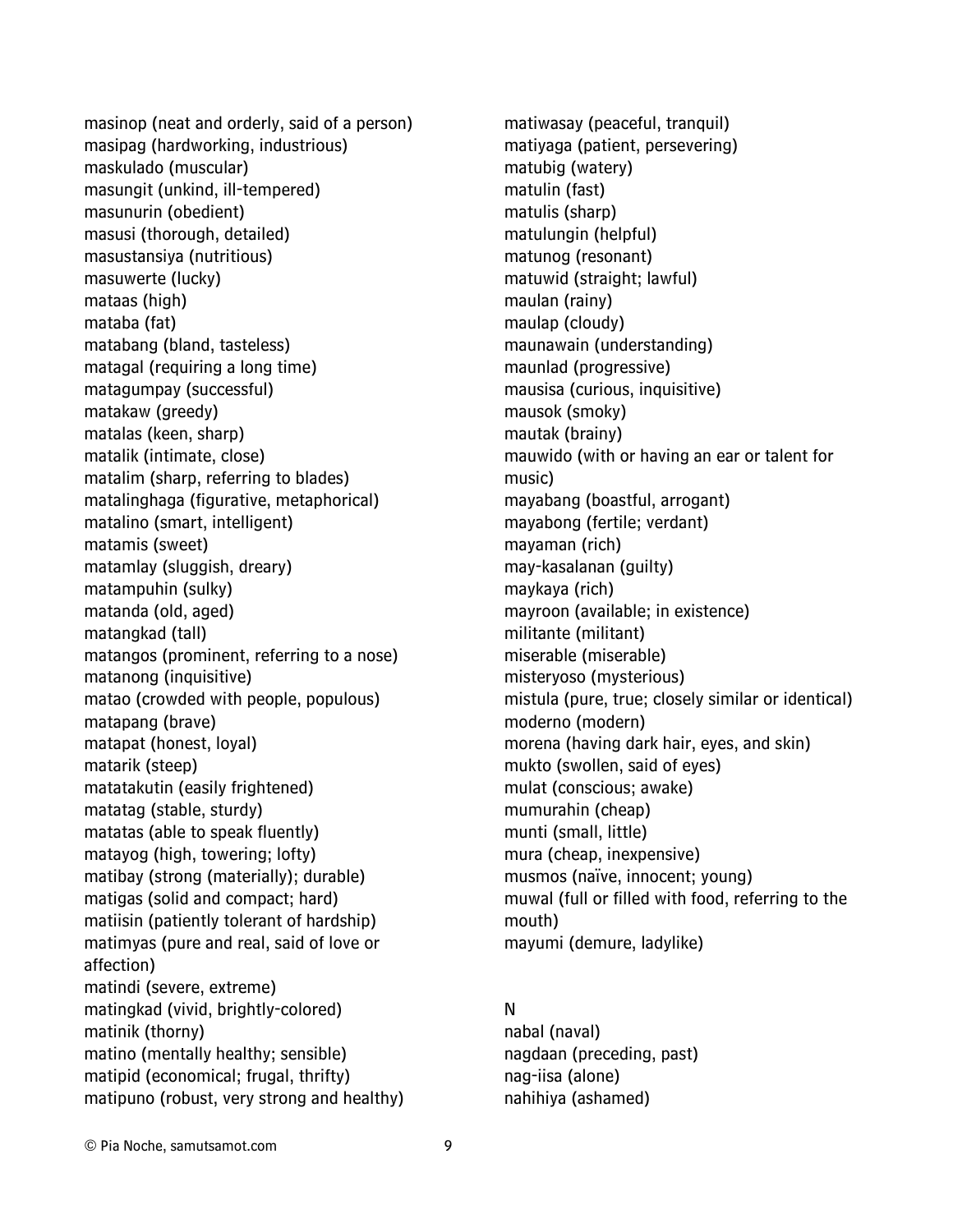naiiba (distinct, novel) naiintindihan (intelligible, discernible) nakaaakit (charming) nakaaaliw (entertaining) nakaaawa (deserving pity) nakababa (downcast) nakabaon (buried, embedded) nakabibighani (captivating, enthralling) nakabuka (open, opened) nakabukod (set aside, separated) nakadapa (lying face down) nakadikit (glued) nakadipa (outstretched) nakagugulantang (shocking, startling) nakahiga (lying down) nakahihiya (shameful) nakaiinip (uninteresting, tedious) nakakain (edible) nakalaan (reserved or intended for) nakalilibang (entertaining) nakalilito (confusing) nakalulan (aboard) nakalulunas (remedial, curative) nakamamatay (lethal, fatal) nakapapagod (tiresome) nakapapaso (caustic) nakaraan (past, preceding, previous) nakasalalay (contingent) nakasara (closed) nakasisilaw (dazzling, glaring) nakasulat (written) nakasusi (locked) nakataas (elevated, hoisted) nakatago (hidden) nakatali (tied) nakataob (capsized) nakatatawa (funny, humorous) nakatayo (situated; standing) nakatupi (folded) nakausli (protruding) nakaw (furtive) nakayuko (with head bowed) nalilito (confused) nananaig (prevailing) napadpad (carried by the tide)

napahiya (embarrassed, humiliated) napapasuka (sick, inclined to vomit) nararapat (worthy, suitable) natural (natural) ningas-bao (fleeting) ningas-kugon (not lasting or enduring) NG ngalot (crushed by the teeth, crunched) ngalngal (prone to grumble or complain; fond of silly or idle talk) ngiwi (wry, crooked, said of the face)

### O

obligado (obliged) oksidental (western) okupado (occupied) omnipotente (omnipotent) opisyal (official) ordenado (ordained) ordinaryo (ordinary) orihinal (original) oryental (oriental, eastern) osyoso (looking on, curious) otomatiko (automatic)

## P

pabagu-bago (ever changing, inconstant) pabaliktad (in reverse, upside down) pabaya (negligent) pabilog (circular, spherical, round) pabugsu-bugso (with sudden, intermittent force) pabulong (in whispers) pabulyaw (snappish; in an angry and loud voice) padpad (carried by the tide, cast ashore from a wreck) pagala-gala (stray, wandering, vagrant) pagano (pagan) pagod (tired) pahaba (longitudinal, lengthwise; long and narrow) pahalang (horizontal) pahambing (comparative) paharap (facing forward, head-on)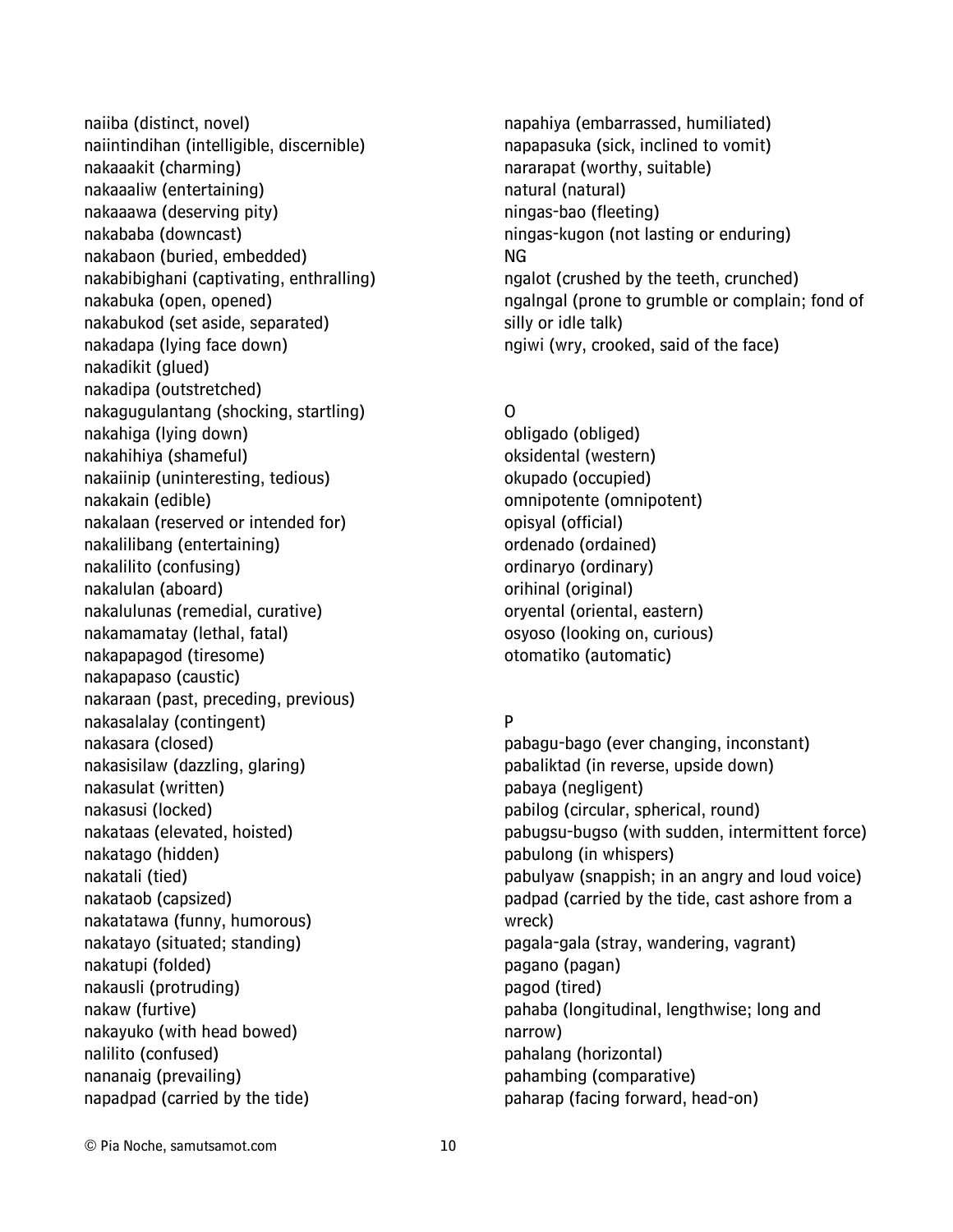pahiga (with the body flat on the surface, lying down) pahilaga (northbound) pahilis (slanting) pahintu-hinto (intermittent) paimbabaw (superficial, hypocritical) pakanluran (westward, westerly) palaaral (studious) palaaway (quarrelsome) palabas (on the way out) palabigay (generous) palabiro (jocular) palabuy-laboy (rambling; vagrant) palaisip (with or having the habit of thinking deeply) palakaibigan (friendly) palansak (collective, as in *collective noun*) palasak (popular, common) palatanong (inquisitive) palatawa (inclined to laugh, risible) palibut-libot (wandering; rambling) palihis (deviated, deflected) paliku-liko (serpentine, winding, as a road) palso (false, bogus; deceitful) paltos (wrong, mistaken; failed, missed) palubog (about to sink or set, as referring to the sun) pambabae (of or for females) pambansa (national) pambata (suitable to the young) pambihira (uncommon, extraordinary, unique) pamilyar (familiar) panalo (victorious) panandalian (fleeting, momentary) panatag (tranquil; free from anxiety or worry) panatiko (fanatic) panay (all, unmixed, full of) pandaigdig (international, worldwide) pandak (short in stature) pangalawa (in second place or position) pang-araw-araw (for everyday use) panghabang-buhay (for the duration of one's life; perpetual) panghinaharap (for the future) panghukuman (judicial)

pang-isa (singular) pangit (ugly) pangkabuhayan (economic) pangkaraniwan (common, ordinary) pangmarami (plural; for or intended for many) pangunahin (first-class; principal, most important) pangwakas (final, last, concluding) panibago (new, renewed) panimula (preliminary, introductory) panis (stale, spoiled) panlabas (external, exterior, outer) panlahat (of or for all; general) panlalaki (of or for males) panlipunan (of, about or pertaining to society) panlunan (locative) panot (bald) pansamantala (temporary) pantay (of or having the same length) pantay-pantay (of or having the same length or height; equal) pansarili (personal; for one's own use) papalit-palit (changeable; fickle) paralisado (paralyzed) pareho (equal, similar, identical) parihaba (rectangular) paris-paris (in pairs, paired) parisukat (square) pasado (having obtained a passing grade) pasalita (oral, spoken) pasilangan (eastbound) pataas (upward; rising) patag (level, flat, even) patas (tied, even) patay (dead, lifeless) patid (cut apart, cut off, disconnected) patiwarik (upside down, head first) patung-patong (placed on top of one another) paulit-ulit (repeated many times; periodic) pautos (imperative) payag (willing, consenting) payak (simple; pure) payapa (peaceful, tranquil) payat (skinny, thin) perpekto (perfect)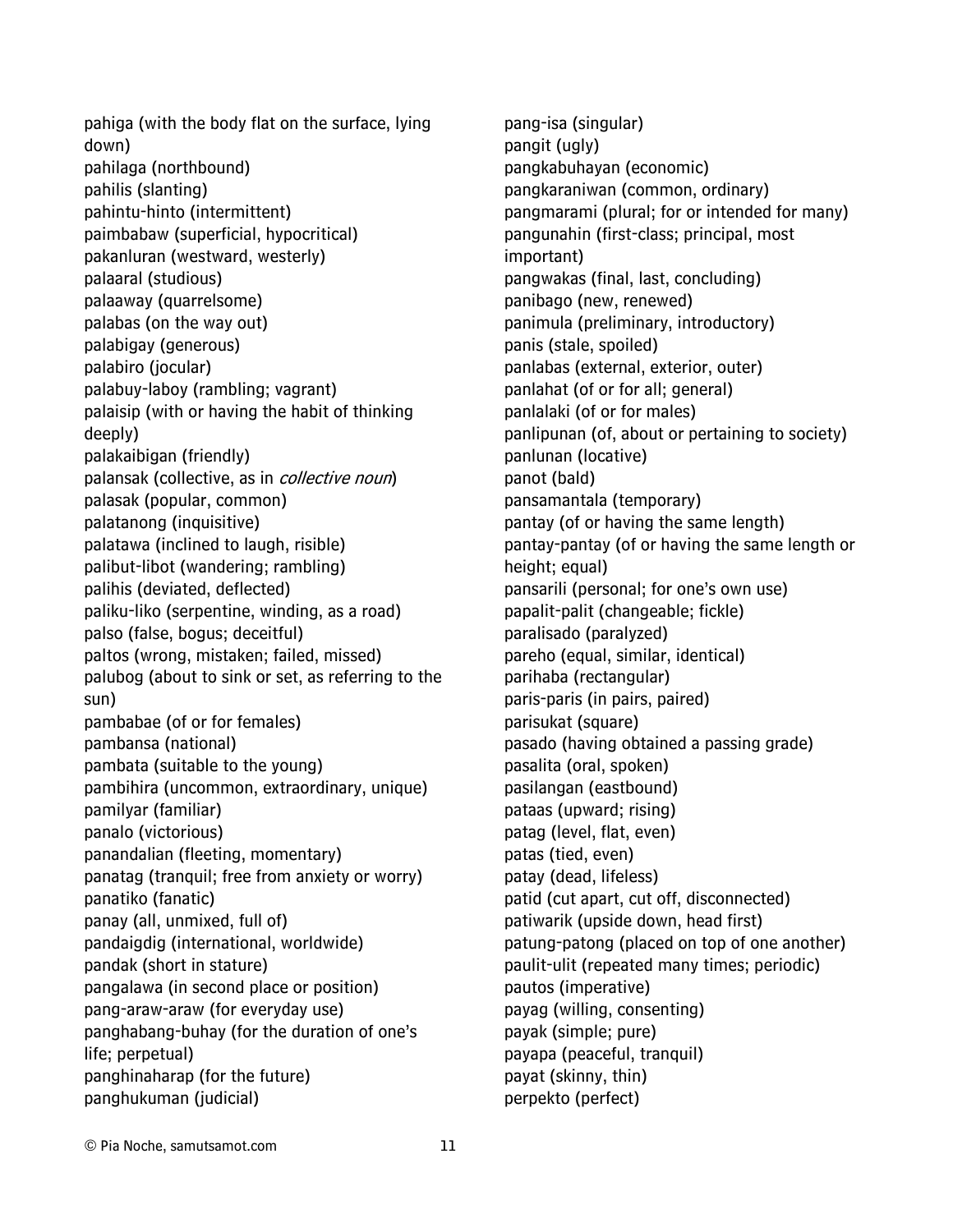personal (personal, private) pihikan (choosy, fussy) piki (knock-kneed) pikit (closed, said of eyes) pilyo/pilya (naughty, mischievous) pinagpala (blessed; fortunate) pinakaabala (busiest) pinawalan (released, set free) pino (finely ground or crushed) pipi (mute, unable to speak) pipi (flattened, pressed flat) pisa (crushed or pressed flat) pobre (poor) posible (possible) positibo (positive) praktikal (practical) prangka (frank) presko (fresh, cool, said of the weather) pribado (private, not public) prito (fried) probado (proven) prominente (prominent, well-known) publiko (public) pudpod (blunt, worn-out due to constant use) pula (with or having a red color) pulido (polished, refined, said of workmanship) punit (torn) punit-punit (badly torn or ripped) puno (full) puro (pure, undiluted; full of) pusakal (completely addicted to a bad habit) puwede (permissible, allowed; possible)

### R

radikal (radical) rebelde (rebellious) rekomendado (recommended) regular (regular, usual) rehistrado (registered) relihiyoso (religious) responsible (responsible) retirado/retirada (retired) romantiko (romantic) rural (rural)

### S

sabay (simultaneous) sabik (eager) sagad (sunk to the hilt, down to the bottom; fullest) sagana (abundant) sagrado (sacred) said (consumed, used up, exhausted) sakang (bow-legged) sakay (on board) sakdal (extreme) sakim (greedy, avaricious) sakitin (often sick) saklaw (within the extent, scope or limit of) salat (in want, needy, scarce) salaula (unsanitary, dirty, filthy) salbahe (savage, abusive) salisi (in opposite directions) salit-salit (alternate) salitan (interspersed) saliwa (reversed, upside down) salungat (opposed to, against) sama-sama (all mixed together, combined together) samut-samot (composed of a mixture of varied things in small quantity; heterogeneous) sandalian (temporary, transitory) sanay (well-trained; experienced) sang-ayon (affirmative, in favor of) sangkatutak (too many, numerous) sapat (enough, ample) sapilitan (compulsory, forcible) sapin-sapin (arranged in layers) sara (closed, locked) sarado (closed) sarat (snub-nosed) sari-sari (of various kinds) sariwa (fresh) saulado (memorized) sawa (satiated, having lost interest) sawi (unfortunate) sayad (dragging on the ground, financially broke) sayang (wasted, uselessly spent) sekreto (secret)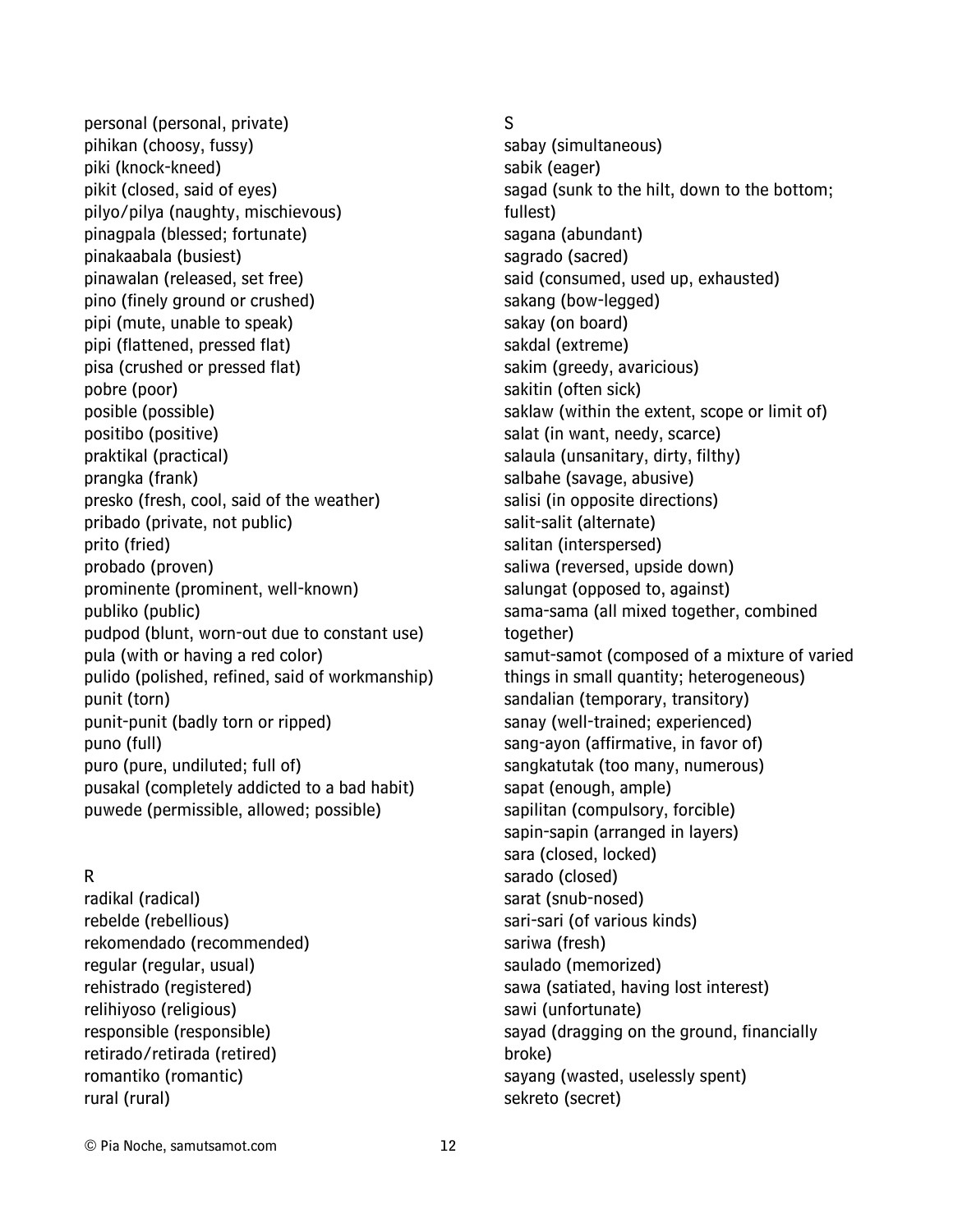sigurado (sure, certain) seloso/selosa (jealous) selyado (sealed) sensitibo (sensitive) seryoso (serious, not joking) sibika (civic) sibil (civil) sibilisado (civilized) siksik (thickly crowded, crammed) simple (simple) sinadya (deliberate, intentional) sinauna (primitive, ancient, antiquated) sinumpa (cursed, damned) singkit (having slanting or narrow-slit eyes) sira (defective, broken) sobra (excessive) solo (alone, solitary) sosyal (social, sociable) subok na (tested, proven) sugatan (wounded) sukdulan (utmost, extreme, supreme) sunud-sunod (consecutive) sunud-sunuran (pliable, obedient) suplado/suplada (conceited, snobbish) sutil (stubborn) suwabe (mild, mellow) suwail (disobedient, hardheaded) suwapang (avaricious) suwitik (sly, cunning)

### T

tabingi (lop-sided; unbalanced) tadtad (minced, chopped to pieces) tagilid (tilted, inclined) taglay (possessed, owned) tago (hidden) tagos (penetrating) tahas (clear, direct, definite) tahimik (quiet, peaceful) taimtim (sincere, heartfelt) takot (afraid, scared) taksil (disloyal, traitorous) talo (defeated, beaten) talop (peeled, skinned)

tama (correct) tamad (lazy) tanggal (detached, removed) tanyag (celebrated, distinguished) taos (sincere) taos-puso (heartfelt, sincere) tapat (loyal, honest) tapat (direct, straight; in front of) tapos (completed, finished) taranta (confused) tastas (unstitched) tatag (founded, organized, established) tatsulok (triangular) taunan (annual) taun-taon (annual) terible (terrible) tigalawa (two for each one of) tigil (inactive, quiet) tikakalahati (half each) tikwas (tilted) tiwalag (separated) tiwali (erroneous, anomalous) tiwangwang (wide open; exposed to the elements) tiwarik (reverse, upside-down) tiyak (specific, certain) totoo (true, factual) tsikiting (small, referring to a child) tugma (compatible, rhyming) tulala (stupid, ignorant) tuliro (confused, puzzled) tulog (asleep) tuluy-tuloy (continuous) tumbalik (inverted, reverse) tumpak (proper, accurate) tunay (genuine, true) tuso (sly, deceitful) tustado (toasted) tuwid (straight) tuyo (dry) tuyot (extremely dry)